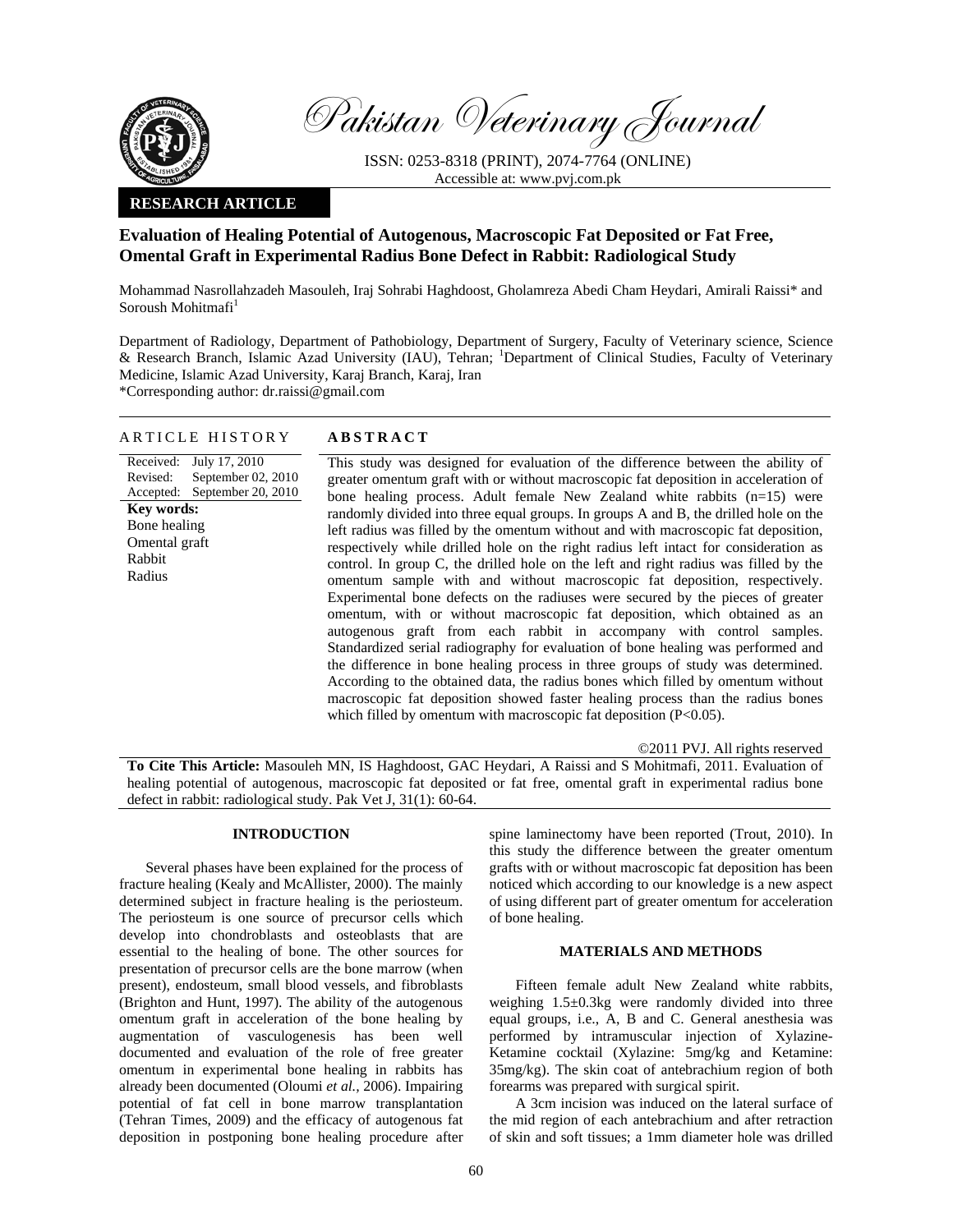on the cranial surface of the radius through the mid-shaft. For obtaining 3mm circular omentum samples (Fig. 1), approaching to the abdominal cavity was performed by a 2cm incision between the pelvic inlet and the umbilicus on the midline of ventral abdomen.

 For group A, the omentum sample without macroscopic fat deposition was obtained. In this group, the drilled hole on the left radius was filled by the omentum sample without macroscopic fat deposition and the drilled hole on the right radius left intact for consideration as control and the skins were closed routinely. For group B the omentum sample with macroscopic fat deposition was obtained. In this group, the drilled hole on the left radius was filled by the omentum sample with macroscopic fat deposition and the drilled hole on the right radius left intact for consideration as control and the skins were closed routinely. For group C two samples of omentum with or without macroscopic fat deposition were obtained. In this group, the drilled hole on the left radius was filled by the omentum sample with macroscopic fat deposition and the drilled hole on the right radius was filled by the omentum sample without macroscopic fat deposition for comparing to each other and the skins were closed routinely.

Antibiotic therapy with Oxytetracycline 10% (2mg/kg BW IM for 5d) and routine antiseptic dressing, after applying Povidone-Iodine 10% solution in the location of sutures, were performed. We had two reasons for using Oxytetracycline with above protocol, first, the efficacy of this broad-spectrum antibiotic on both bone and soft tissue and next, the potential of high dose usage of this drug in postponing bone healing process (Plumb, 2002).

Orthogonal radiography with mammography films and cassette combination according to the technique chart specification were done by Sedecal X-ray Machine for both antibrachid, before and at days 1, 15, 30, 45 and 60 after the surgery and film processing was done by Protec automatic processor and routine film-reading procedure was carried out. Subjective evaluations of decreasing size of the drilled holes on lateral views were performed by giving one point for each 25% decreasing size. In grade I

no change was observed, whereas grade II, III, IV and V showed 1-25, 26-50, 51-75 and 76 to 99% decreasing trend in the drill holes made, respectively followed by grade VI that showed 100% healing according to the obtained radiographic data (Table 1). The data analyses by Wilcoxon Signed Ranks Test with SPSS software were done and significances for the changes were calculated.

#### **RESULTS**

Unfortunately case A1 was dead on day 12 and case B5 had a fracture in right forelimb on the first day after surgery. Subjective evaluation data were collected on days 1, 15, 30, 45 and 60 according to the decreasing size of the drilled holes on lateral views (Table 1).

Fig. 2 shows the lateral view radiograph of rabbit normal forelimb. Fig. 3 to 8 show subjective evaluation grades I to VI, respectively. In group A, the obtained results of the study on bone healing process of the experimental defects on the left and right radius bones did not differ significantly ( $P=0.059$ ). Similarly, in group B, the obtained results of the study on bone healing process of the experimental defects on the left and right radius bones did not show a significant difference (P=0.096). Difference in sum of ranks of bone healing grades of experimental bone defects in right and left forelimbs of group A and B has been shown (Table 2) but the difference was not significant (Table 3).

In group C, the obtained results of the study on bone healing process of the experimental defects on the left and right radius bones showed a significant difference (P=0.007). Sum of ranks of bone healing grades of experimental bone defects in right and left forelimbs of group C showed significant (P<0.05) difference (Table 3).

## **DISCUSSION**

 Studies in animal models have demonstrated that new blood vessels are intimately linked with healing fracture tissues and when the periosteum is activated, the process of bone formation from cells already present in the periosteum is augmented by proliferation and

|                | Left (L) or Right (R) of Forelimb |  |    |   |    |    |    |    |    |    |
|----------------|-----------------------------------|--|----|---|----|----|----|----|----|----|
| Cases          | R                                 |  | R  |   | R  |    | R  |    | R  |    |
|                | <b>Experimental Days</b>          |  |    |   |    |    |    |    |    |    |
|                |                                   |  | 15 |   | 30 |    | 45 |    | 60 |    |
| ΑI             |                                   |  | D  | D | D  | D  | D  | D  | D  | D  |
| A2             |                                   |  | II | Ш | IV |    | VI | VI | VI |    |
| A <sub>3</sub> |                                   |  | Ш  |   |    | ı٧ |    |    | ٧I |    |
| A4             |                                   |  |    |   | IV | Ш  | VI | VI | VI | v١ |
| A <sub>5</sub> |                                   |  |    |   |    | I٧ |    |    | VI | ٧I |
| ΒI             |                                   |  | Ш  |   |    | IV | VI | VI | VI | ٧I |
| <b>B2</b>      |                                   |  | н  |   |    | I٧ | VI |    | VI | ٧I |
| B <sub>3</sub> |                                   |  | II | Ш | VI | VI | VI | VI | VI | ٧I |
| <b>B4</b>      |                                   |  | Ш  |   | VI | VI | VI | VI | VI | V١ |
| <b>B5</b>      |                                   |  |    |   |    | IV |    |    |    |    |
| СI             |                                   |  |    |   |    | IV | VI |    | ٧I |    |
| C <sub>2</sub> |                                   |  | Ш  |   | ٧I |    | VI | VI | VI |    |
| C3             |                                   |  |    |   | Ш  |    | VI | v  | VI | л  |
| C4             |                                   |  |    |   | IV | Ш  |    | IV | ٧I |    |
| C5             |                                   |  |    |   |    | IV |    |    |    |    |

**Table 1:** Subjective evaluation of decreasing size of the drilled holes on lateral views of forelimb on days 1, 15, 30, 45 and 60 of each sample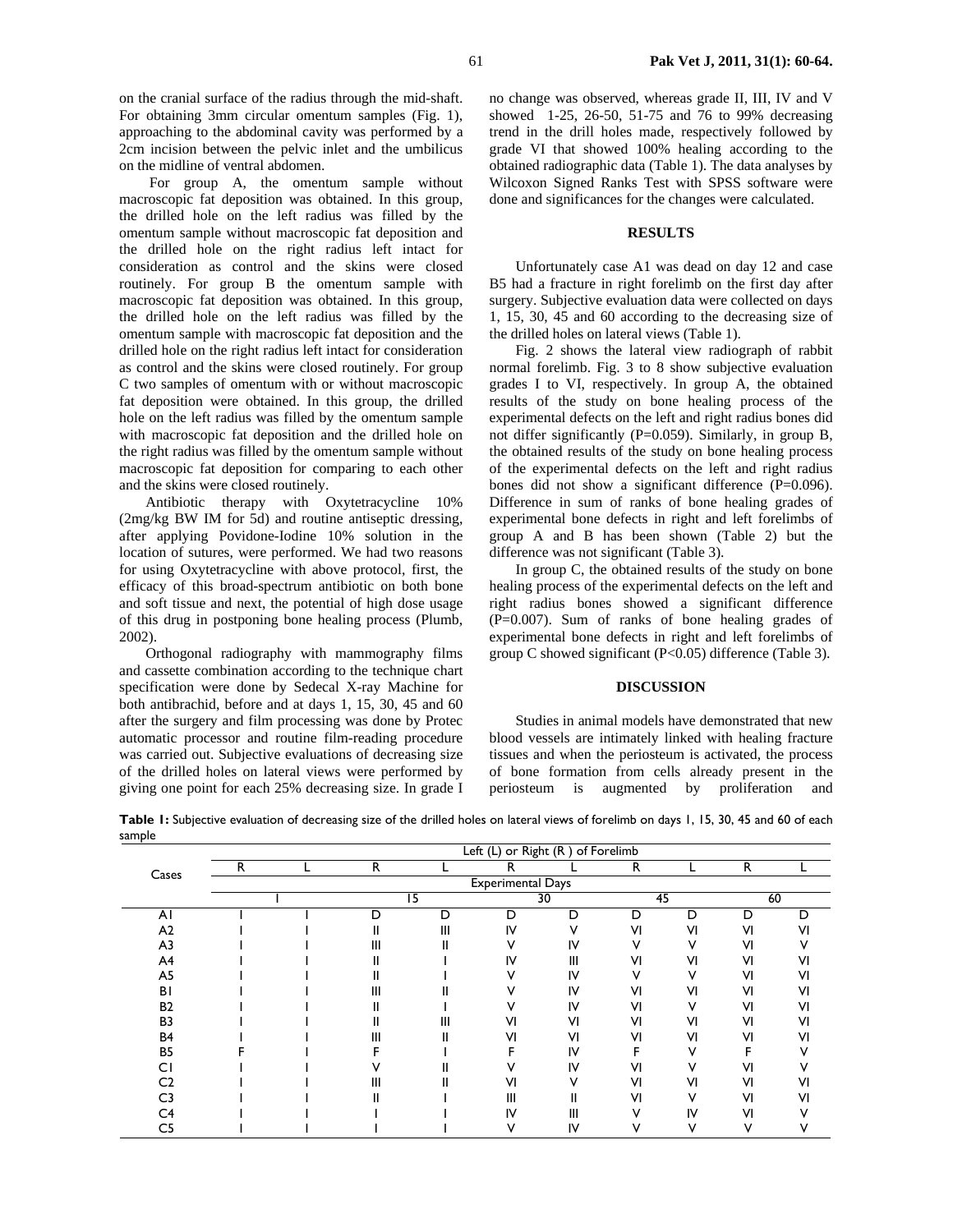**Table 2:** Evaluation of left - right hand of bone healing grades of experimental bone defects in right and left forelimbs of each

| o - - - - |                       |                |      |        |
|-----------|-----------------------|----------------|------|--------|
|           | Ranks                 | N              | Mean | Sum of |
| Groups    |                       |                | Rank | Ranks  |
| A         | Negative Ranks        | 7а             | 5.00 | 35.00  |
|           | <b>Positive Ranks</b> | 2 <sub>b</sub> | 5.00 | 10.00  |
|           | <b>Ties</b>           | 12c            |      |        |
|           | Total                 | 21             |      |        |
| В         | Negative Ranks        | 6a             | 4.00 | 24.00  |
|           | <b>Positive Ranks</b> | ĮЬ             | 4.00 | 4.00   |
|           | <b>Ties</b>           | 13c            |      |        |
|           | Total                 | 20             |      |        |
| C         | Negative Ranks        | 8а             | 4.50 | 36.00  |
|           | <b>Positive Ranks</b> | 0Ь             | 0.00 | 0.00   |
|           | <b>Ties</b>           | 17c            |      |        |
|           | Total                 | 25             |      |        |

group.

a= Evaluation of left hand < evaluation of right hand; b=Evaluation of left hand > evaluation of right hand and c=Evaluation of left hand = evaluation of right hand.

**Table 3:** In group A and B the difference was not significant while in group C the difference was significant (P<0.05).

| Test Statistics b |                                                                                                                                                                                                                                                                                                                               |                          |  |  |  |
|-------------------|-------------------------------------------------------------------------------------------------------------------------------------------------------------------------------------------------------------------------------------------------------------------------------------------------------------------------------|--------------------------|--|--|--|
| Groups            |                                                                                                                                                                                                                                                                                                                               | evaluation of left hand- |  |  |  |
|                   |                                                                                                                                                                                                                                                                                                                               | evaluation of right hand |  |  |  |
| А                 |                                                                                                                                                                                                                                                                                                                               | $-1.667a$                |  |  |  |
|                   | Asymp. Sig. (2-tailed)                                                                                                                                                                                                                                                                                                        | 0.096                    |  |  |  |
| В                 | 7                                                                                                                                                                                                                                                                                                                             | $-1.890a$                |  |  |  |
|                   | Asymp. Sig. (2-tailed)                                                                                                                                                                                                                                                                                                        | 0.059                    |  |  |  |
| C                 | 7                                                                                                                                                                                                                                                                                                                             | $-2.714a$                |  |  |  |
|                   | Asymp. Sig. (2-tailed)                                                                                                                                                                                                                                                                                                        | 0.007                    |  |  |  |
|                   | $\cdot$ . $\cdot$ . $\cdot$ . $\cdot$ . $\cdot$ . $\cdot$ . $\cdot$ . $\cdot$ . $\cdot$ . $\cdot$ . $\cdot$ . $\cdot$ . $\cdot$ . $\cdot$ . $\cdot$ . $\cdot$ . $\cdot$ . $\cdot$ . $\cdot$ . $\cdot$ . $\cdot$ . $\cdot$ . $\cdot$ . $\cdot$ . $\cdot$ . $\cdot$ . $\cdot$ . $\cdot$ . $\cdot$ . $\cdot$ . $\cdot$ . $\cdot$ | --<br>.                  |  |  |  |

a=Based on positive ranks; b=Wilcoxon Signed Ranks Test;

differentiation of pericytes, which contribute a supplementary population of osteoprogenitor cells (Diaz-Flores *et al.,* 1992). Omentalisation of the fracture is a novel approach in an attempt to introduce a blood supply and encourage the formation of callus at the fracture site and to aid resolution of the infection (McAlinden *et al.,* 2009). Mikami (1981) reported that autogenous omental graft with microvascular anastomoses can be used to eliminate the dead space of bone. Surgical technique is important in acceleration of bone healing, on the other hand, putting a piece of omentum into the bone defect has a different result with attaching the piece of omentum over the bone defect by suturing it to the periosteum.

In groups A and B, we focused on the study of the potential of omentum sample without and with macroscopic fat deposition in acceleration of the bone healing for experimental defect, respectively. Difference in bone healing procedures of the experimental defects on the left and right radius bones in both the groups was non significant. In group C, we focused on comparing the potential of acceleration of bone healing between the omentum with macroscopic fat deposition (left radius) and without macroscopic fat deposition (right radius). In this group, the processes of healing in the right radius bone were faster than the left radius bone. From these results it can be interpreted that usage of the omentum samples with macroscopic fat deposition has a potential in postponing the bone healing processes. This postponing procedure likes the work of fat piece from the layer below the skin which will protect the bone defect as it heals in laminectomy procedure (Trout, 2010). According to our



**Fig. 1:** Greater omentum with and without macroscopic fat deposition



**Fig. 2:** The lateral view radiograph of rabbit's normal forelimb



**Fig. 3:** Subjective evaluation grade I (decreasing size of the drilled holes is 0%).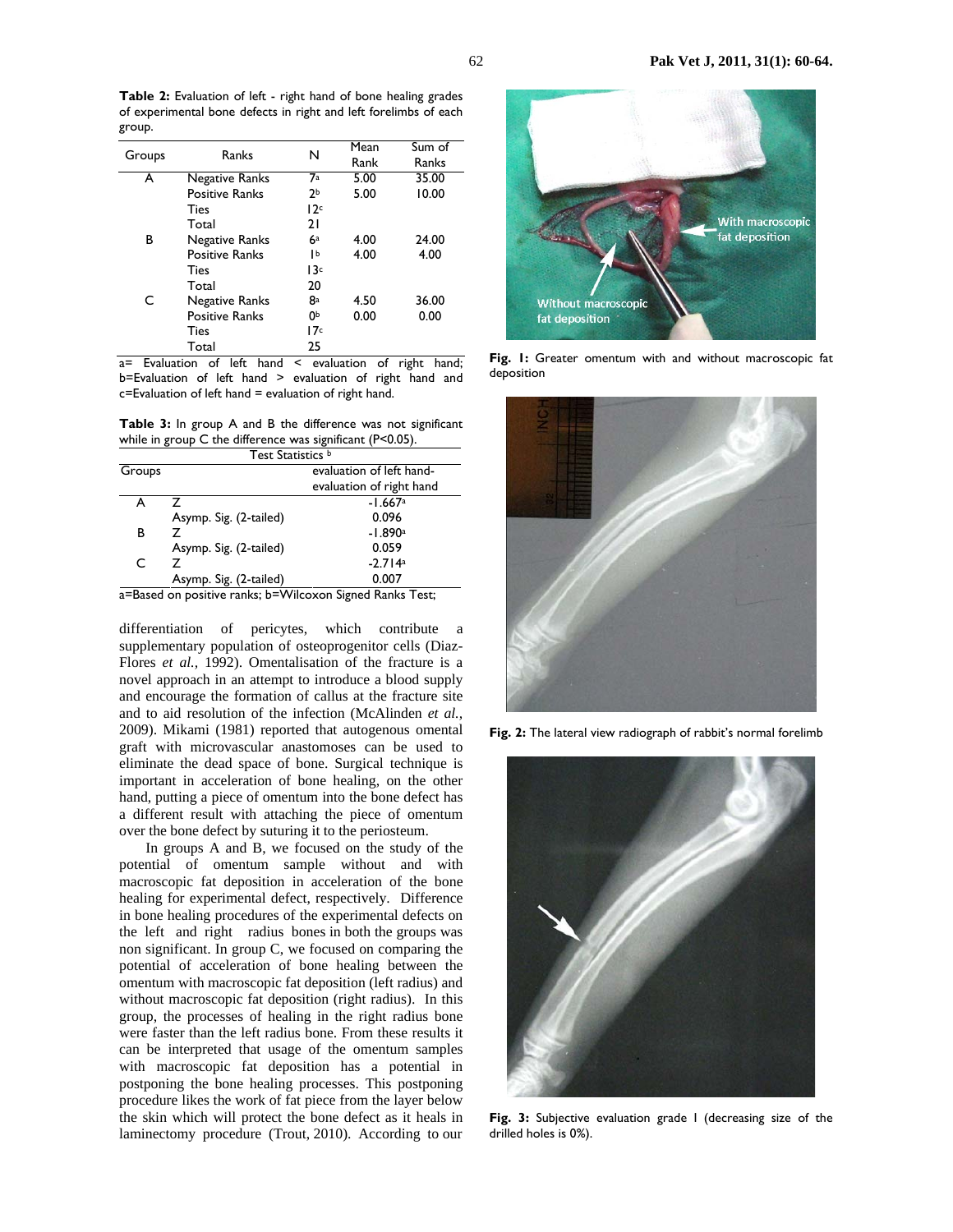

**Fig. 4:** Subjective evaluation grade II (decreasing size of the drilled hole is 1-25%).



**Fig. 5:** Subjective evaluation grade III (decreasing size of the drilled hole is 26-50%).



**Fig. 6:** Subjective evaluation grade IV (decreasing size of the drilled hole is 51-75%).



**Fig. 7:** Subjective evaluation grade V (decreasing size of the drilled hole is 76-99%).



**Fig. 8:** Subjective evaluation grade VI (decreasing size of the drilled hole is 100%).

study, we will have some challenge with results of another study. Nottbaert *et al.* (1989) declared that lipid material extracted from the omentum contained a potent angiogenetic activator. Oloumi *et al.* (2006) showed the acceleration of bone healing by increasing of angiogenic potency due to the presence of angiogenetic activator. According to the results of our study we think that different part of omentum, depends on the amount of macroscopic fat deposition, can have different potential in omentalisation for the acceleration of bone healing. We recommend that using the part of omentum with no macroscopic fat deposition (if it is possible according to the patient body condition) has more efficiency in acceleration of bone healing process.